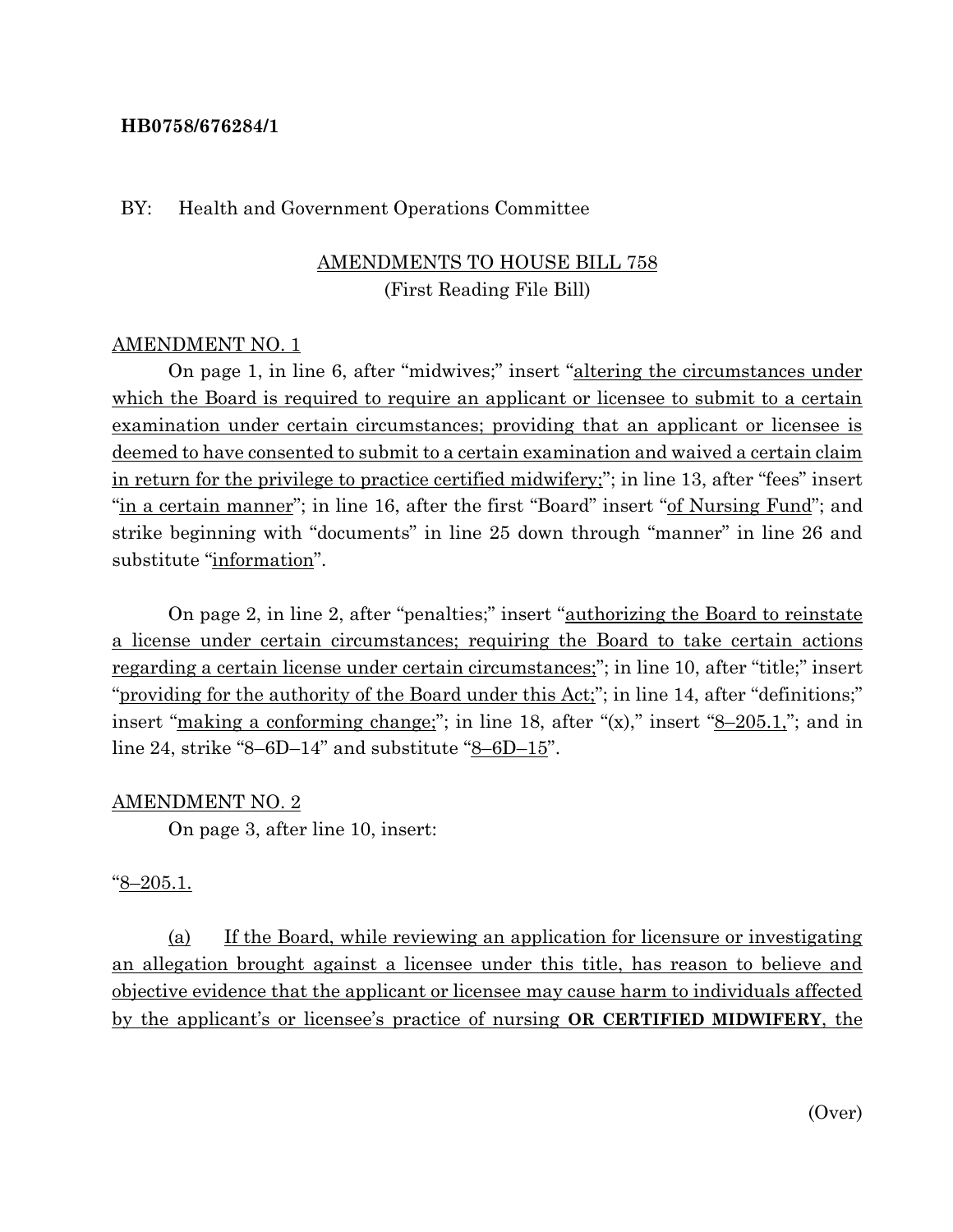## **HB0758/676284/1 Health and Government Operations Committee Amendments to HB 758 Page 2 of 4**

Board shall require the applicant or licensee to submit to an appropriate examination by a health care provider designated by the Board.

(b) In return for the privilege to practice nursing **OR CERTIFIED MIDWIFERY**  in the State, the applicant or licensee is deemed to have:

(1) Consented to submit to an examination under this section, if requested by the Board in writing; and

(2) Waived any claim of privilege as to the testimony or examination reports of the examining health care professional.

(c) The failure or refusal of the applicant or licensee to submit to an examination required under subsection (b) of this section is prima facie evidence of the applicant's or licensee's inability to practice nursing **OR CERTIFIED MIDWIFERY** competently, unless the Board finds that the failure or refusal was beyond the control of the licensee.

(d) The Board shall pay the cost of any examination made under this section.".

On page 7, in line 18, strike "**AN**" and substitute "**THE AMCB**"; and in the same line, strike "**APPROVED BY AMCB**".

On page 8, in line 6, after "**(A)**" insert "**(1)**"; strike beginning with "**THAT**" in line 8 down through "**NURSE–MIDWIFE**" in line 12; after line 12, insert:

# "**(2) THE FEES CHARGED SHALL BE SET TO PRODUCE FUNDS TO APPROXIMATE THE COST OF MAINTAINING THE LICENSING PROGRAM AND THE OTHER SERVICES TO LICENSED CERTIFIED MIDWIVES.**";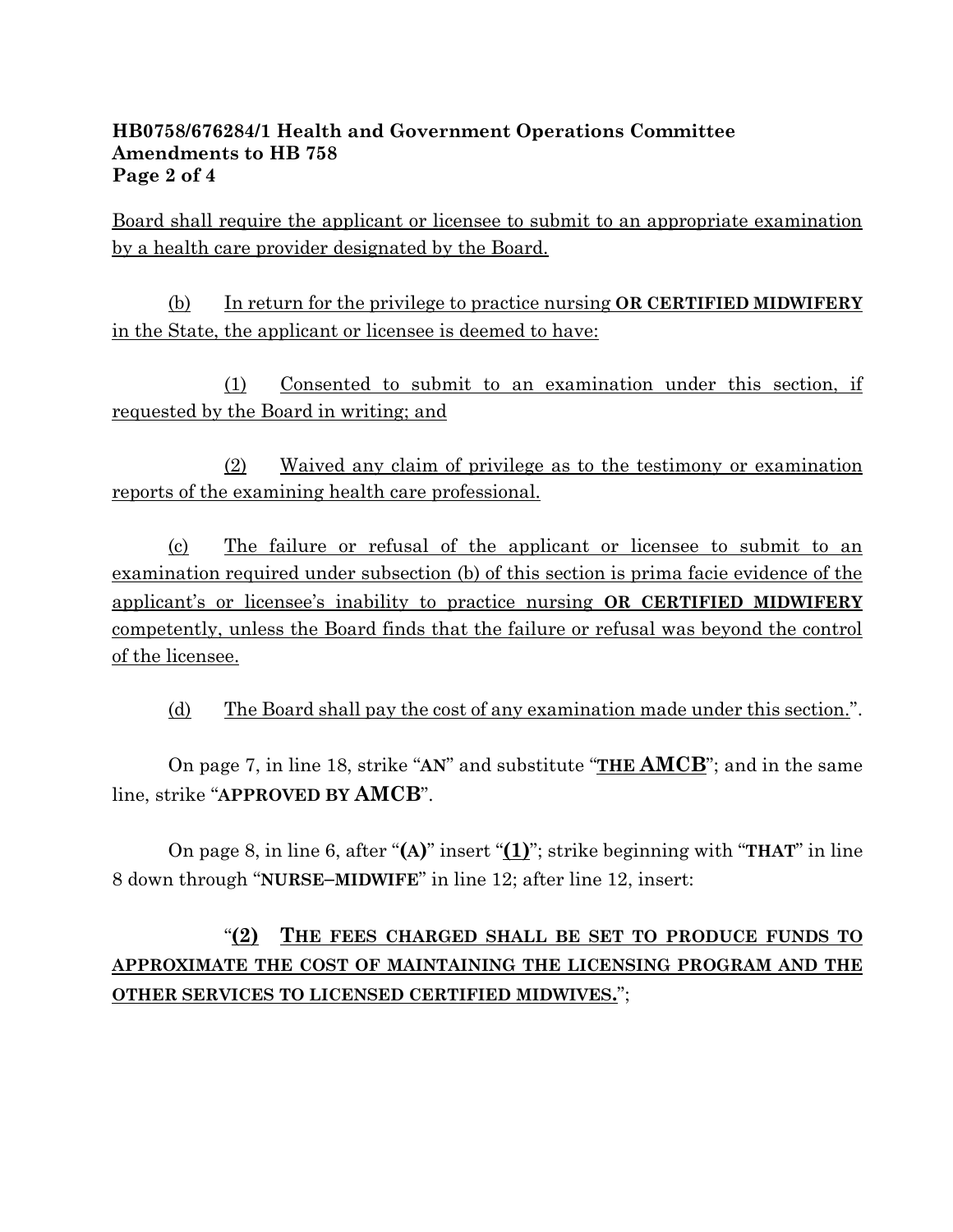### **HB0758/676284/1 Health and Government Operations Committee Amendments to HB 758 Page 3 of 4**

in line 16, after "**BOARD**" insert "**OF NURSING FUND**"; and in line 17, after "**USED**" insert "**EXCLUSIVELY**".

On page 10, strike beginning with the second "**THE**" in line 11 down through "**NOTICE**" in line 12 and substitute "**INFORMATION REGARDING HOW THE LICENSEE MAY COMPLETE THE REQUIRED CRIMINAL HISTORY RECORDS CHECK**".

On page 14, strike beginning with "**PRACTICES**" in line 27 down through "**LONGER**" in line 28 and substitute "**ENGAGES IN UNPROFESSIONAL OR IMMORAL CONDUCT**".

On page 15, after line 17, insert:

# "**(D) (1) IF A LICENSE ISSUED UNDER THIS SUBTITLE WAS SUSPENDED OR REVOKED FOR A PERIOD OF MORE THAN 1 YEAR, OR IF A PERIOD OF MORE THAN 1 YEAR HAS PASSED SINCE A LICENSE WAS SURRENDERED, THE BOARD MAY REINSTATE THE LICENSE IF THE LICENSEE:**

# **(I) APPLIES TO THE BOARD FOR REINSTATEMENT;**

**(II) MEETS THE REQUIREMENTS FOR RENEWAL UNDER § 8– 6D–08 OF THIS SUBTITLE;**

# **(III) MEETS ANY OTHER REQUIREMENTS FOR REINSTATEMENT AS ESTABLISHED BY THE BOARD IN REGULATIONS; AND**

**(IV) SUBMITS TO A CRIMINAL HISTORY RECORDS CHECK IN ACCORDANCE WITH § 8-303 OF THIS SUBTITLE.**

(Over)